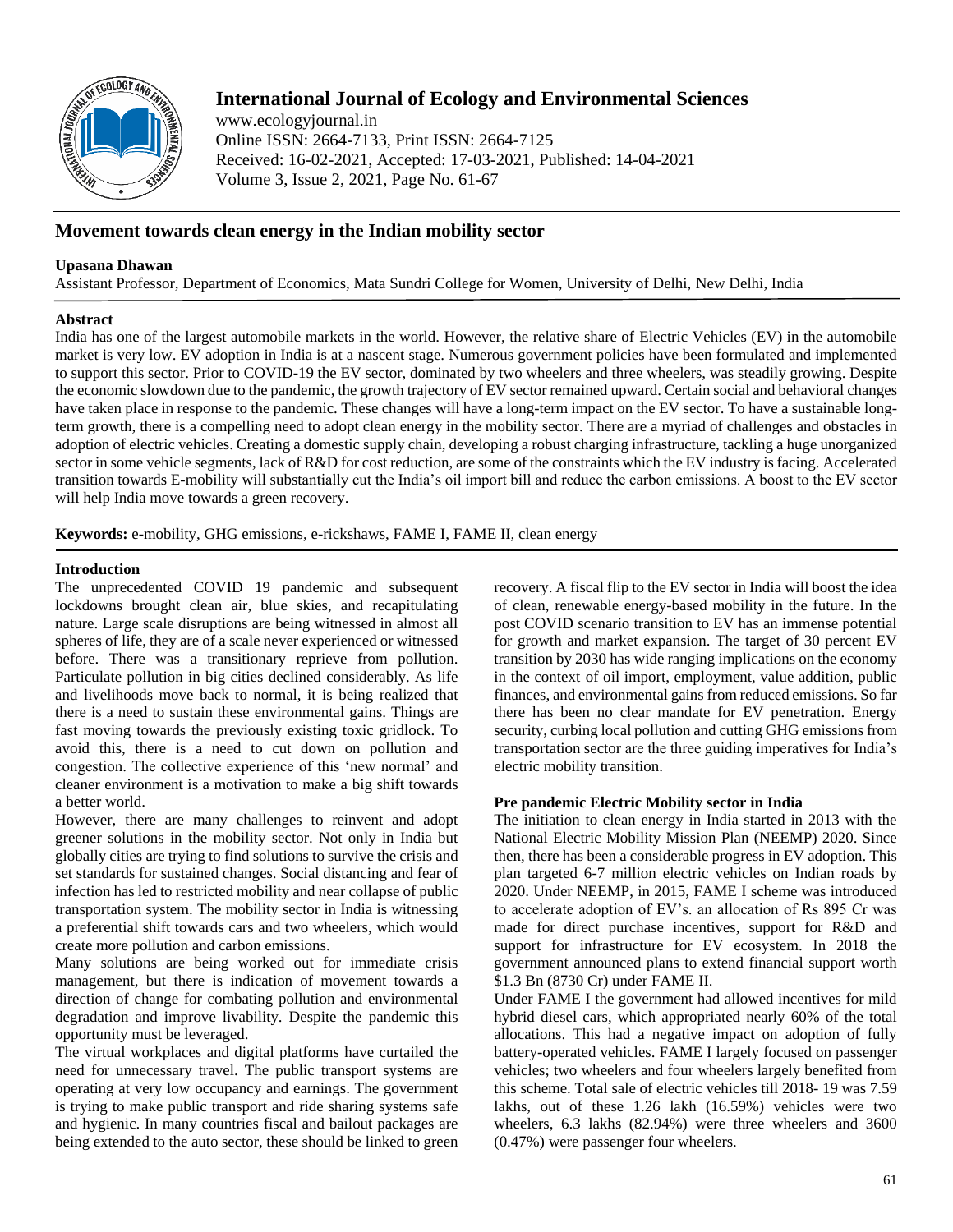FAME II started in March 2019 with tenure until 2022. The focus of this policy is on two wheelers, three wheelers (including erickshaws) and buses. The incentives provided by this scheme are applicable to mainly vehicles used for public transport and commercial vehicles, for two wheelers segment incentives are available for private vehicles also. Around 41% of total purchase incentive (3,545 crore) has been allocated for buses. Department

of heavy industries (DHI) sanctioned 5,595 buses to 22 states (64) cities. 100 electric buses were sanctioned to Delhi Metro rail corporation for last mile connectivity. FAME II also envisages establishing a network of charging stations in the country. Before the pandemic struck FAME II had made substantial progress. Intrusion of the pandemic has raised questions about its final stages and subsequent strategies.

|                                        | 2 Wheelers | E - rickshaws                                                                | <b>Electric 4W</b> | <b>Strong</b><br>hybrid 4W | E-buses                                                                                  | Charging<br>Infrastructure |
|----------------------------------------|------------|------------------------------------------------------------------------------|--------------------|----------------------------|------------------------------------------------------------------------------------------|----------------------------|
| Number of<br><b>Vehicles</b>           | 10,00,000  | 5,00,000                                                                     | 35,000             | 20,000                     | 7,090                                                                                    | 2,700 charging<br>stations |
| Incentive per<br>vehicle (INR)         | 20,000     | 50,000                                                                       | 1,50,000           | 13,000                     | 50,00,000                                                                                | $\scriptstyle\rm{m}$       |
| Total<br><b>Incentives</b><br>(INR Cr) | 2,000      | 2,500                                                                        | 525                | 26                         | 3,545                                                                                    | 1,000                      |
| Demand<br><b>Incentives</b>            |            | 10,000 per KWh<br>Maximum cap on incentives of 20% of total cost of vehicles |                    |                            | 20,000 per<br>KWh Maximum<br>cap on<br>incentives of<br>40% of total<br>cost of vehicles |                            |

#### **Table 1:** FAME II Incentives- Investment rollout plan.

Despite tremendous challenges and obstacles, the Indian EV industry, in the pre pandemic time was steadily gaining traction. The government efforts led to entry of international players like Honda, Suzuki, Ford, Toyota, Volvo, and Hyundai. Many startups like Ether Energy, ION Energy, Ultraviolette Automative started operations. Tata Motors and Mahindra and Mahindra are the two domestic automative giants leading the EV revolution in the country.

### **Recovery from the Pandemic, Entailing adoption of Green Energy.**

Globally, because of the pandemic the automobiles and EV sales witnessed a sharp negative growth. The pandemic hit at a time when climate and energy issues and policy making was gaining momentum around the world. Electric vehicle adoption policies were being aggressively implemented. Due to the pandemic global supply chains were disrupted; R&D inventories, component supply market was hit. The EV industry faced supply shocks.

The pandemic also impacted consumer demand as there were delays in purchase decisions. In the first quarter of 2020 the EV sales dipped globally. In China, US, and top five markets of Europe, the EV sales were reduced by 23%. A rebound in sales occurred after April. EU which is the market leader in EVs since the beginning, due to strong fiscal and non- fiscal initiatives, had robust sales of EVs in the last quarter of 2020. US which has much smaller EV market than Europe and China, witnessed 15% increase in EV sales despite the pandemic and downturn. China extended its New Energy Vehicle Program for another two years till 2022. Globally there was continued support to EV adoption despite downturn and disruptions.

Despite a challenging fiscal year 2020 the Indian EV industry witnessed a 20% rise in domestic sales. According to data released by Society of Manufacturers of Electric Vehicles (SMEV), in India EV sales were 1,56,000 units in FY20 as against 1,30,000 units sold in FY19. This figure does not include E-rickshaws which are largely with the unorganized sector. Sale of around 90,000 units of E-rickshaws were reported.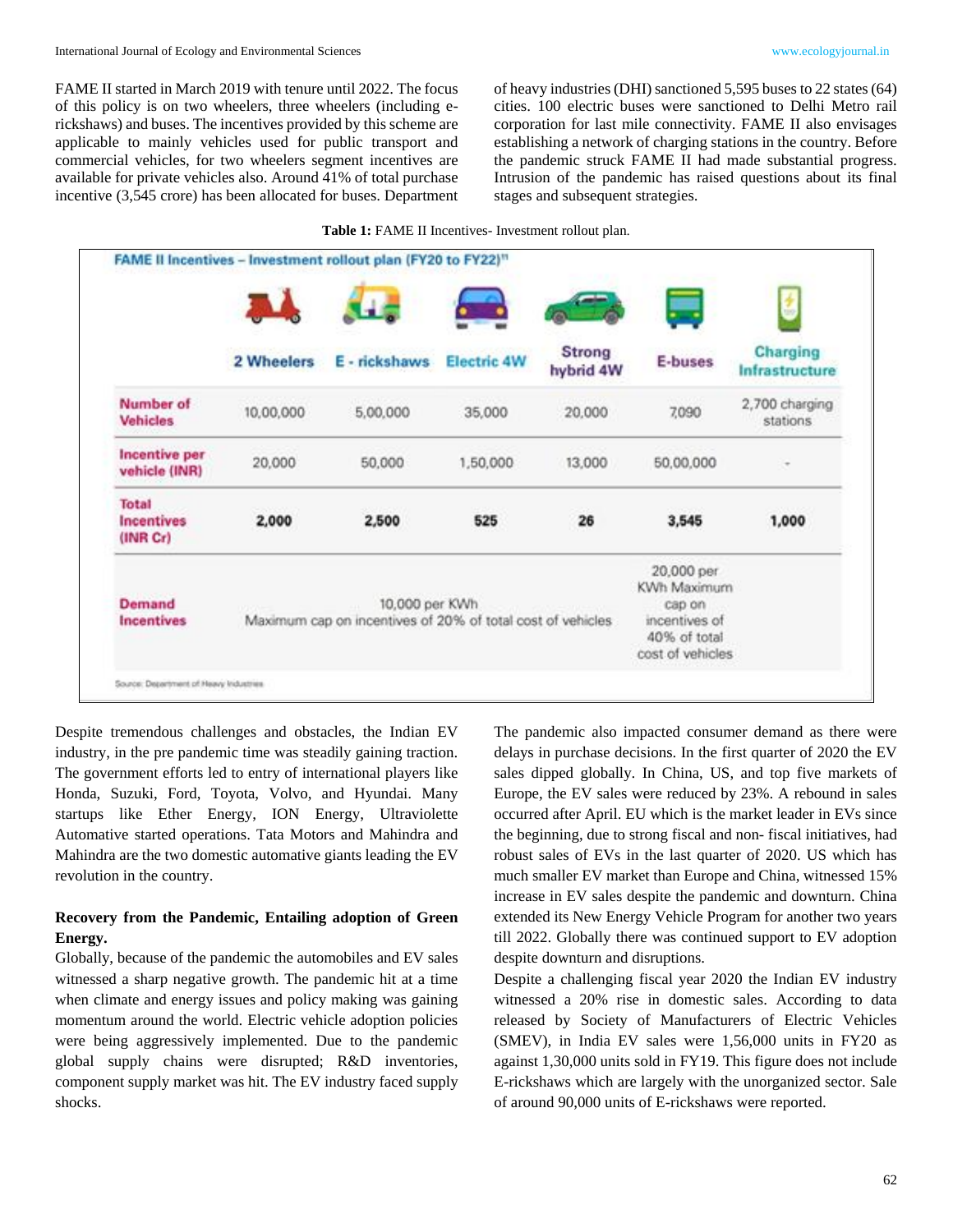#### **Table 2:** EV Sales in India 2019-20

### EV sales in FY20 and YoY change:

| Segment      | <b>FY20</b> | <b>FY19</b> | %Change |
|--------------|-------------|-------------|---------|
| Cars         | 3400        | 3600        | $-5.5$  |
| Two-Wheelers | 1,52,000    | 1,26,000    | 20.63   |
| <b>Buses</b> | 600         | 400         | 50      |
| Total        | 1,56,000    | 1,30,000    | 20      |

Source: SMEV

In the FY20, out of the 1,56,000 electric vehicles sold, 1,52,000 were two wheelers, 3400 cars and 600 buses, the corresponding figure for FY19 was 126,000 two wheelers, 3600 cars and around 400 buses making a total of 1,30,000electric vehicles.

Despite the pandemic the EV sales remained positive. Experience of clean air in polluted cities left a marked impression on the minds of the people. Government policy impetus and consumer willingness will be the key drivers of the E-mobility sector in the coming years.

EV sales in India are driven by the two wheelers segment, the share of four wheelers is still very small. Due to government initiatives and support under FAME II, the two wheelers industry started in a power mode in 2020. In the two wheelers segment 97% share is of electric scooters and a very small share of 3% is of motorcycles. Low speed scooters that go to a maximum speed of 25km/hr. and do not require registration constitute 90% of the total three wheelers sold in India.

Two wheelers are the prime drivers of the Indian EV market and have the maximum growth potential. India is a populous middleincome country; the demand patterns will remain skewed towards two wheelers in future also. A new experiment is being made in this segment, two wheelers are being sold without batteries and customers are paying for batteries like fuel. This will enhance affordability.

E-rickshaws are a special challenge in the Indian EV market. The e-rickshaw network in India is pertinent for providing the first and last mile connectivity. A huge unorganized market of erickshaws exists. Due to the nature of operations in the unorganized sector the acquisition costs and the operations costs are very low (vehicles are without licenses, irregular fares etc.) Only 0.66% of three wheelers utilized the incentives under FAME I. The unorganized sector also imports complete knock

down (CKD) kits for e-rickshaws from China, so majority of manufacturers do not meet the FAME scheme eligibility criteria due to the low-quality parts manufactured locally or imported. The e-rickshaw market was heavily impacted during the severe lockdowns when mobility was restricted. As the economy is recovering from the COVID shock, the e-rickshaw segment presents a great opportunity in the EV sector.

For minimizing the impact of economic shock of COVID on the e-mobility sector the two wheelers and three wheelers' segments must be focused on. A market forecast by Frost and Sullivan suggests that electric two wheelers' numbers will reach 30 lakh units in sale volume and e-rickshaw numbers will reach 10 lakh units in 2025. These two segments will be the escalators and will lead the e-mobility goals for India in the short and the medium term. These are the segments which need to be targeted in the shorter time horizon.

#### **Leveraging Pandemic Recovery to Push Electric Vehicles**

Recovering from the pandemic and the resulting economic slowdown can catalyze change towards new business models and strategies. New technologies can be adopted for clean air and climate. Green investments for recovery can help achieve both growth and a cleaner environment. India needs to link the post pandemic recovery with a firm roadmap for the EV sector. There is a need to ensure that the current policy framework remains on track and there is a green recovery funding attached to FAME II. There should be firm steps and a strong mandate towards transition to zero emissions.

The pandemic is still not over, the EV industry can benefit from the behavioral changes in the population. The fiscal policies and other incentives can leverage themselves to benefit the growth of EV industry.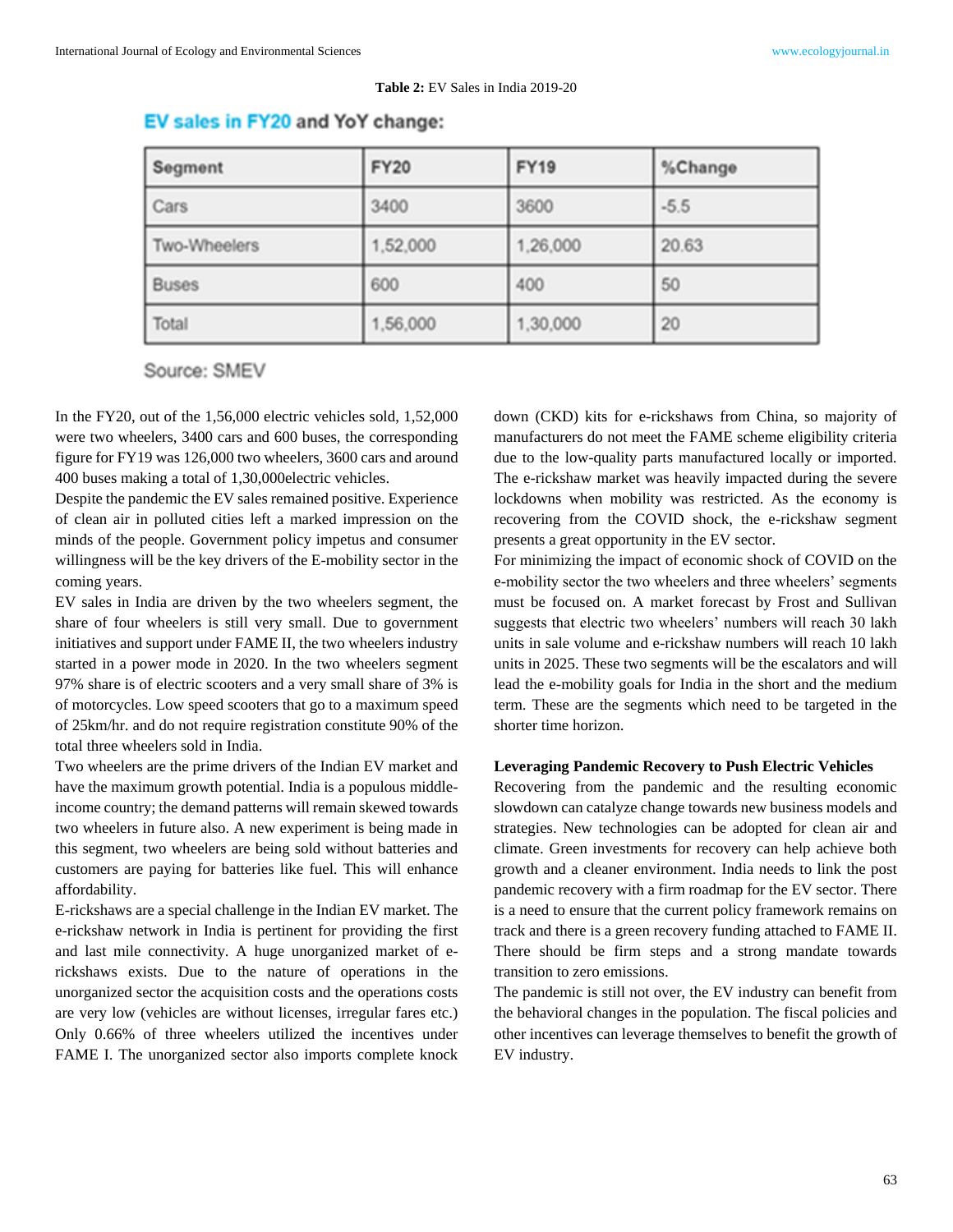

**Fig 1:** Four Quadrant Diagram Showing Post-Covid Trajectory of Evs

Certain pandemic related behavioral changes can be analyzed in terms of consumption propensity and social intent to predict the trajectory for e-mobility. E-commerce business has picked up during the pandemic and e-commerce companies are realizing the economic benefits of EVs and are converting their fleets to electric vehicles. E-carts are becoming a convenient and costeffective means of short distance logistics. Motor bike ambulances in India, which provide accessibility to health services, have witnessed a high consumption propensity and social intent during the pandemic. The new demand for ecommerce also led to a surge in demand for autonomous vehicles for warehousing services. An inverse L shaped trajectory is predicted for e-commerce business fleets, two wheelers' ambulances and warehousing electric vehicles.

Two wheelers and three wheelers in the passenger segment have dominated the EV space in India. Social intent is large for these two, but due to fall in income levels the consumption propensity will remain low till economic growth reaches the pre pandemic level. Although sales have not fallen considerably in these

segments, the inflection point will be delayed by the pandemic. A longer U-shaped recovery is expected in these two segments. Due to social distancing and fear of infection the ride sharing

business and food delivery business have been affected to a great extent. The two wheelers and three wheelers' fleets in these two segments will recover once the vaccination drive picks up and the impact of pandemic tapers off. A shorter U-shaped recovery is expected in these segments.

The analysis of consideration point and inflection point will help understand the EV penetration across segments in the coming decade. Consideration point occurs when the consumers start considering purchase of EVs while making vehicle purchase decision. At this point market penetration is very low, new models are being launched and performance and cost parities are being worked out.

The inflection point occurs when the various aspects related to EV performance, cost, technology, and the enabling ecosystem get established. Inflection point onwards the market gathers momentum and moves towards faster growth rates.

| <b>User Segment</b>          | <b>Vehicle Segment</b> | <b>Consideration</b><br><b>Point</b> | <b>Inflection Point</b> |
|------------------------------|------------------------|--------------------------------------|-------------------------|
| <b>Public Transportation</b> | 3W-L3, 4W              | 2018                                 | 2023                    |
|                              |                        |                                      |                         |
|                              | 3W-L3,3W-              |                                      |                         |
| E-Commerce / Delivery        | L5.2W                  | 2019                                 | 2022                    |
|                              |                        |                                      |                         |
| <b>Personally Owned</b>      | 2W                     | 2021                                 | 2024                    |
|                              |                        |                                      |                         |
| <b>Personally Owned</b>      | 4W                     | 2022                                 | 2026                    |

**Table 3:** Consideration and Inflection Points for EVs

As India aims to become a major electric vehicle market in next ten years, the inflection points for various segments of EVs can be delayed due to the pandemic. Demand for electric vehicles in the e-commerce sector will sees a boost, with inflection point as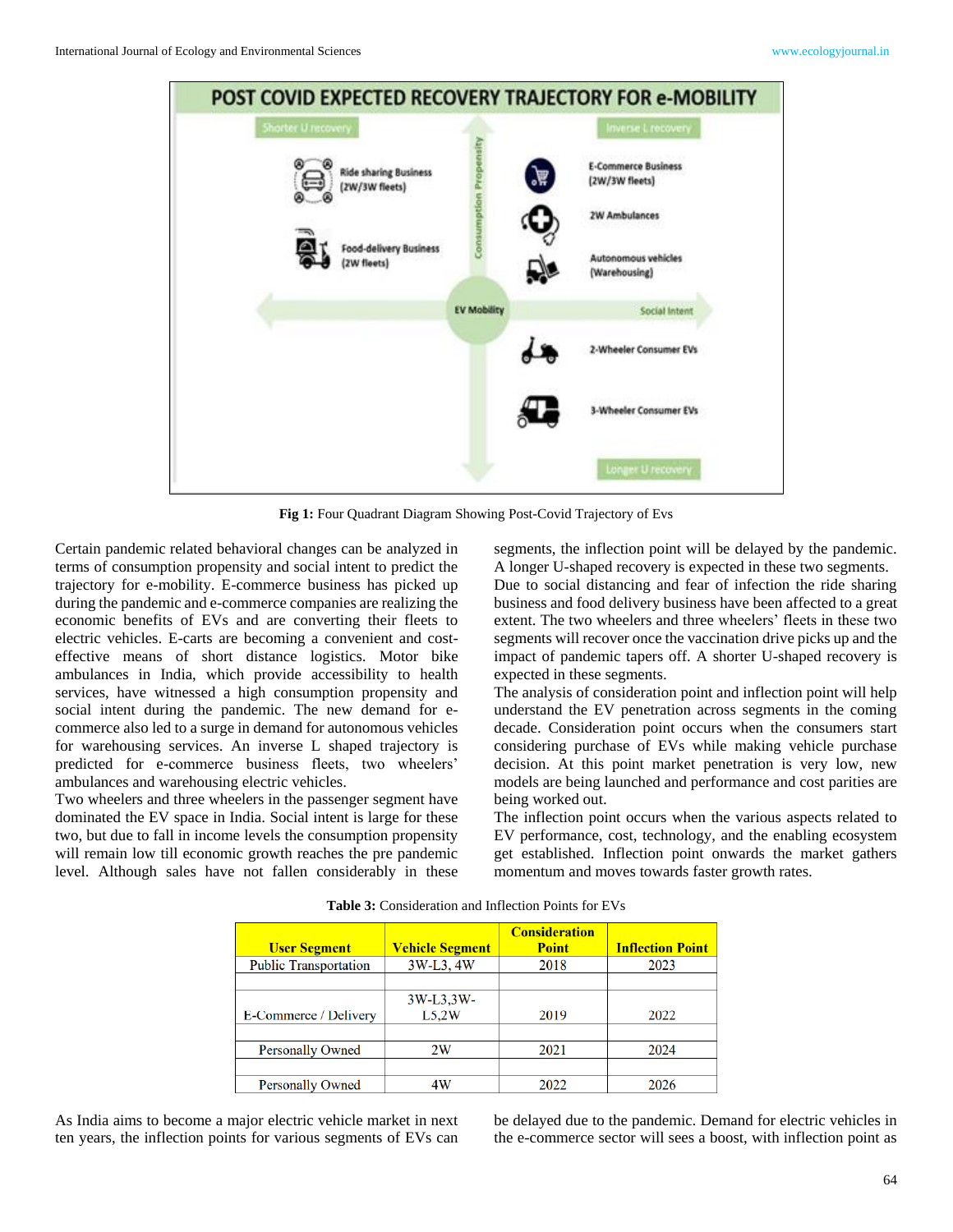early as 2022. There will be delays in demand surge in the passenger two wheelers and four wheelers due to impact of the pandemic on income levels. Public transportation related EV demand will also witness a further pushing of inflection point as people will prefer self-owned vehicles for commuting.

#### **Case for a Green Recovery**

In the post pandemic scenario, the government policy package should aim at delivering positive social, economic and climate outcomes. The governments aspirational growth targets will unfold tremendous development of infrastructure in the coming decade. Growth entailing a green recovery can address the problems of job creation as well as environmental degradation and climate change. India will also witness exponential urbanization in the coming decade with nearly 40% of its population is expected to live in urban areas by 2030.

The urbanization process must integrate growth with low carbon solutions. Presently there is a public appetite as well as political opportunities to shift towards low carbon solutions. one of the dimension of this shift towards low carbon solutions is shift of mobility towards electrification. Climate Smart Cities Assessment Framework (CSCAF) is a step by the government towards holistic, climate responsive urban development. Under this framework mobility and air quality linkages have been identified and promotion of electric shared mobility has emerged as one of the solutions to achieve ambient air quality.

Urbanization propelled EV demand will accelerate mobility transition in India. the pace of EV adoption has picked up in the past decade but is expected to grow further in the coming decade. Electric Vehicle sales in India have grown at least 9 times in the past four years, with two wheelers scooters driving the growth.

With new innovations and extensive R&D in the electric vehicles ecosystem, things will change in the coming decades. India must leverage its economic recovery towards a green recovery. If the need for green recovery is ignored, then it can be economically disruptive for the industry in the long run.

In the past a flawed fuel pricing policy skewed the market towards diesel cars. Automobile industry expanded towards diesel vehicles in disregard to environmental and health concerns. Subsequently when the fuel price differential narrowed down; environmental action against diesel cars ramped up in Delhi and NCR and there was a movement towards Bharat Stage VI standards 2020, the diesel vehicle production rationalized. This posed considerable business risks.

The government's fiscal based support and policy initiatives must have a green roadmap. Concerns about environment and health impacts cannot be ignored. This pandemic induced crisis will lead to finding sustainable solutions for growth.

According to Frost and Sullivan, 2022-2023 will be the golden period for the Electric Vehicle sector. There will be new launches, battery and components prices will come down and infrastructure will be created. India being a middle-income country the growth in the EV market will be skewed towards two wheelers and e-rickshaws and e-autos. The focus should now be on increasing investment on localized manufacturing across the value chain, skill development and creating fast charging networks. Localization of the supply chains is taking place under FAME II framework. This will lead to manufacturing cost reduction and bringing about a parity of prices of electrical vehicles and the fossil fuel vehicles. All this should be supported by more short-term incentives by the government.



**Fig 2:** EV Adoption Forecast 2025

With strong support from central government policies many state governments are also formulating and adopting EV policies. Karnataka was the was the first Indian state to roll out its Electric Vehicle and Energy Storage Policy 2017. Recently the Delhi government notified its Electric Vehicle Policy 2020. The Delhi EV policy comes in the backdrop of Delhi being declared as the most polluted capital city of the world. It is an ambitious policy targeting registration of 5 lakh electric vehicles by 2024. Other states like Kerala, Maharashtra, Andhra Pradesh, Tamil Nadu, Telangana, Uttar Pradesh, Uttarakhand, and Bihar, have formulated EV policies. Active role of state governments will provide an impetus for fast growth in the EV sector.

Government Scrappage Policy should be also linked to the EV adoption. Removal of polluting vehicles from roads to reduce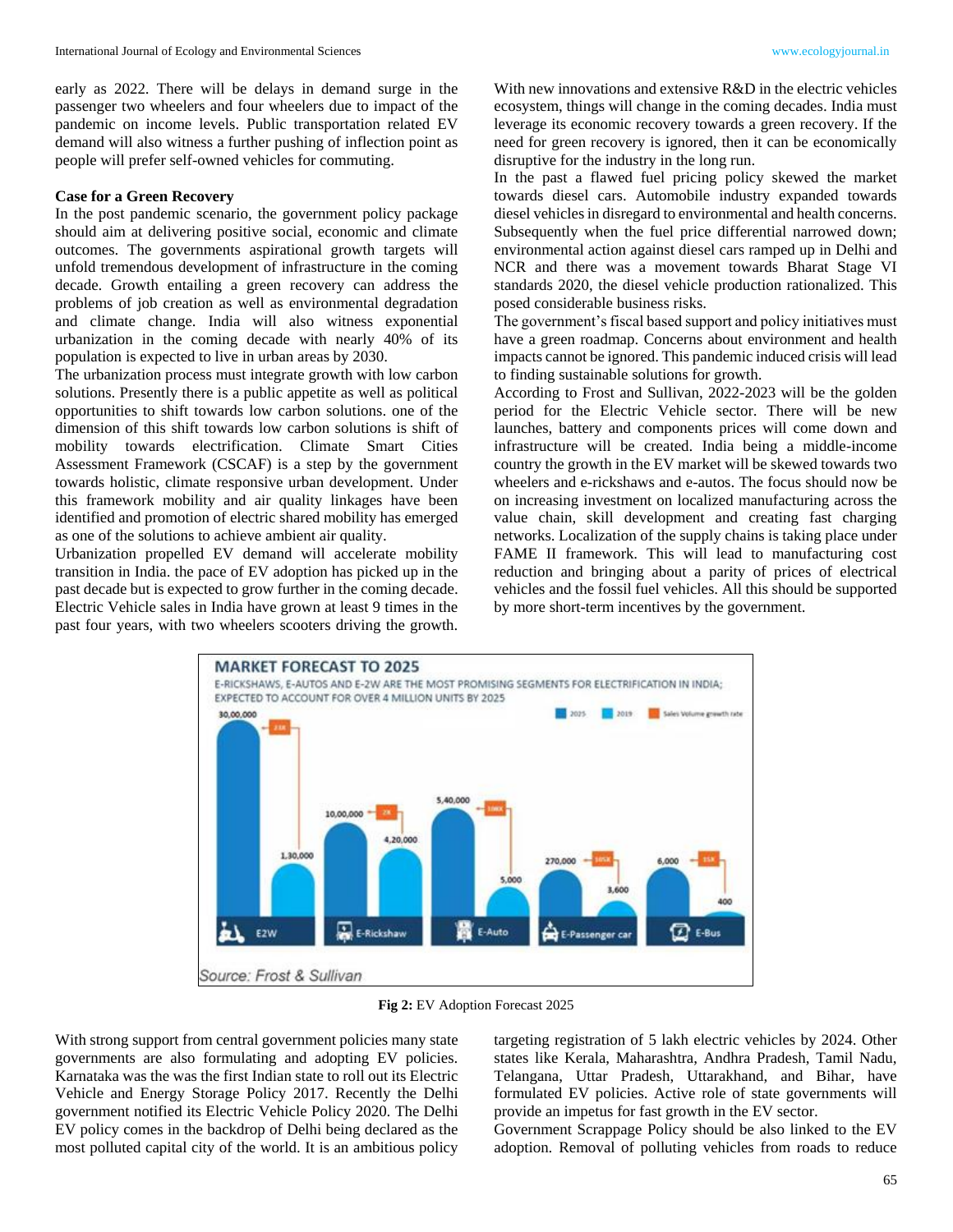carbon emissions will stimulate the EV market. There should be conditional link between EV and Scrappage policy. Re registration fee should be increased, and direct financial incentives should be increased. The Voluntary Vehicle Scrappage Policy announced in the budget of 2021 will provide a big boost to consumption in the automobile sector. This vehicle scrappage policy will pave way for higher adoption of EVs in the future. The policy will be implemented in India starting April 2022.

Tightening of fuel efficiency norms for passenger cars, two wheelers and commercial vehicles will also accelerate EV adoption in India. Corporate average fuel consumption standards for passenger cars will be introduced in 2022. Currently these norms are very weak and do not induce inclusion of EVs in corporate fleets.

State level policies to create a bottom-up pressure, scrappage linked to EV adoption and a stringent fuel efficiency norms will enable an EV adoption agenda, in the economic recovery process. For attaining sustained growth after COVID-19 dies down, electrification of the mobility sector will play a tremendous role. It would lead to cutting emissions of GHG and job creation through localizing the supply chains. The market for batteries, components and charging infrastructure can generate a significant stimulus for new investments in a favorable policy scenario. The government target of 30% EV sales by 2030 holds a good promise for environment as well as the economy.

#### **Concluding Observations**

It is a well-recognized fact now that the future fuel of transportation industry is electricity and to have sustainable growth India requires large scale EV adoption. During the peak time of the first wave of COVID-19 in India there were large scale supply disruptions in the EV manufacturing which is highly dependent on imports from China, South Korea, Japan, Taiwan, and some European countries. The COVID-19 pandemic is far from over yet, however the economic recovery process after the initial shock of lockdowns, has taken off.

The intensity of impact of the pandemic on the EV industry will depend on factors like fall in purchasing power of the people, speed of economic recovery which will be largely dependent on fiscal stimuli, and the intent and mandate of the various government EV policies. The economy is resilient and responding to various fiscal initiatives of the government. FAME II and various state government policies are giving demand side incentives and are creating a framework for localized supply chains in the EV ecosystem. However, the government is dealing with massive health and economic costs of the pandemic and there is little room for more generous fiscal packages for EV adoption, which must be accelerated without relying on the exchequer money.

Social and behavioral changes induced by the pandemic will also have an impact on EV market. The consumers are eager to see blue skies, breathe clean air and build a resilient world for the future generations. All this will lead to a positive consumer response towards EV adoption. There is increase in e-delivery system and subsequent electrification e-delivery fleets will boost movement towards clean energy. E-three wheelers will take a hit due to social distancing norms, affordable electric two wheelers market will see a considerable surge in demand.

Despite fall in global crude oil prices, oil prices in India did not fall due to government taxes on various petroleum products.

Therefore, the economic viability of EVs remains intact from the consumer perspective.

Cost of electric vehicles, components and setting up of charging infrastructure are few deterrents for EV adoption in a costconscious market like India. Bring down costs, creating consumer awareness, easy access to charging stations are pertinent variables to be developed for increasing EV penetration.

For EV adoption the focus should also be on increasing clean kilometers along with increase in EV units sales. Electrification of high-utilization vehicles such as public transport, ride hailing, employee transport, and urban freight and deliveries can provide demand and growth for the EV market.

Transformation and decarbonization of the mobility sector will create sustainability in the growth and development process and solve the environmental problems. Development of new technologies will bring down the green premiums in the coming years and there will be faster adoption of electric vehicles in India.

#### **References**

- 1. Anon. UITP India analysis of FAME II tenders across the country,2020. UITP. Accessed at: https://india.uitp.org/uitpindia-analysis-fame-iitenders-across-country on 24 June 2020
- 2. Electric, Hybrid Electric, and Fuel Cell Vehicles, CRC Press, ISBN 9781138330498.
- 3. IEA Report, June 2020: Global EV scenarios
- 4. IEA. Global EV Outlook 2016. Beyond one million electric cars. International Energy Agency, Electric Vehicles Initiative and Clean Energy Ministerial,2016.
- 5. IEA. Technology Roadmap, Electric and Plug-in Hybrid. Electric Vehicles (EV/PHEV); International Energy Agency: Paris, France,2009.
- 6. India Electric Vehicles Market: TOC by Persistence Market Research,2017.
- 7. India Electric Vehicles Market: TOC by Persistence Market Research,2017
- 8. Innovation Norway: India EV story, emerging opportunities, www.nicci.no
- 9. International Council on Clean Transportation, 2020. China announced 2020–2022 subsidies for new energy vehicles, Policy Brief, USA.
- 10. KPMG/CII report, oct 2020, Shifting Gears: The Evolving Electric Vehicle Landscape in India.
- 11. KumaarMaini, Chetan. REVA Electric car: a case study of innovation at RECC. International Journal of Technology Management,2005:32(1-2).
- 12. Manas Agarwal, Mohammad Sufiyan Raja Patel 2020, Global Perspective onElectricVehicle2020, International Journal of Engineering Research and Technology (IJERT),2020:09(1).
- 13. Mohan N. "India's emerging Electric Vehicles Charging Infrastructure Outlook- Striding towards economies of scale", Innovating energy: Charging India's e-mobility revolution, EESL,2020. Accessed at: https://www.eeslindia.org/content/dam/doitassets/eesl/pdf/n ewsletters/ Newsletter2020/EESL\_May\_Newsletter.pdf on 24 June 2020
- 14. Nilesh Wadhwa 2020. EV sales in India cross 7.5 lakh mark in FY2019, Autocar. Accessed at